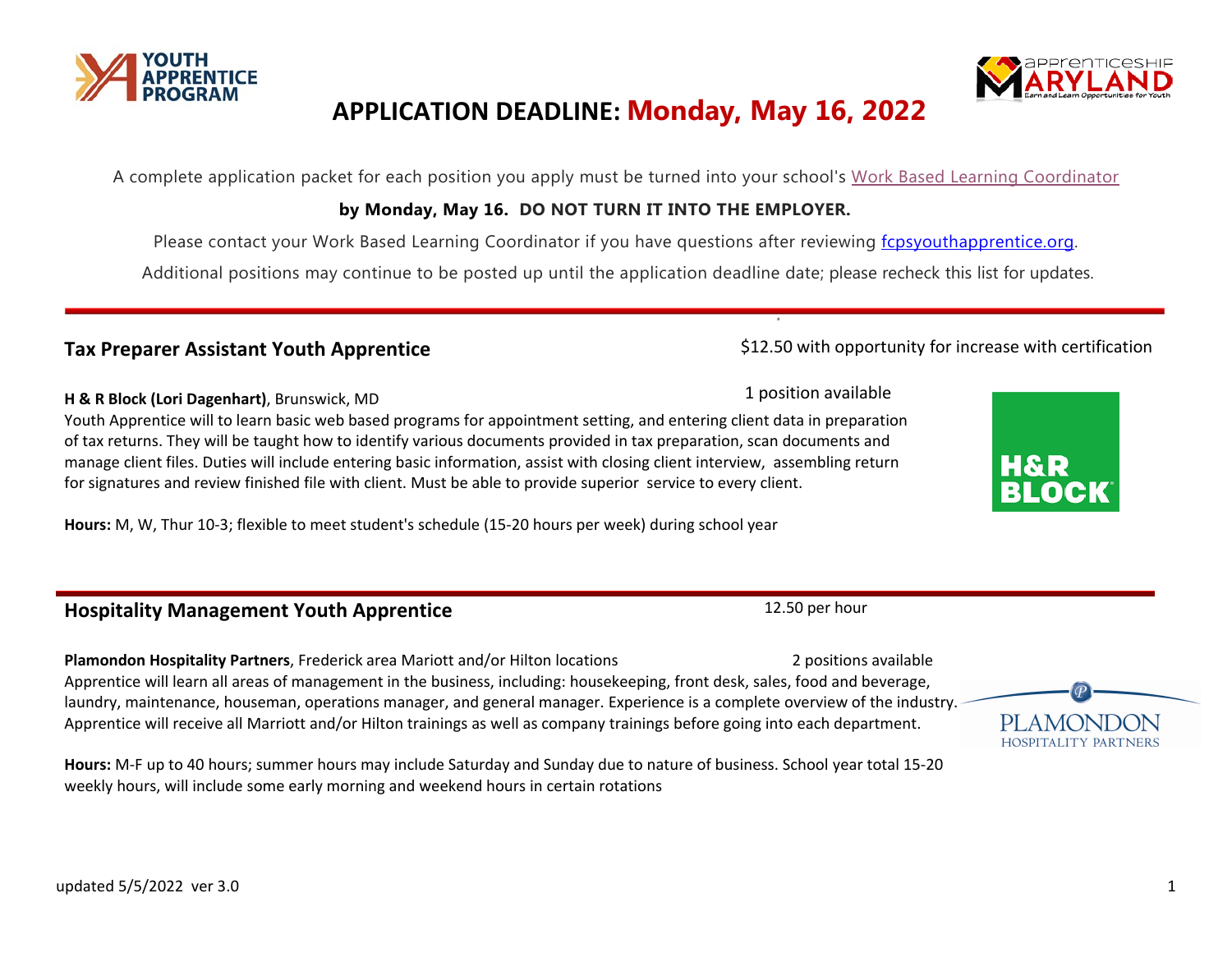#### **CNC Machine Operator Youth Apprentice** \$15.00 per hour

**Phoenix Mecano Inc.**, 7330 Executive Way, Frederick, MD 21704

If you're looking to join a great team, work for a growing company, and apply a continuous improvement mindset to your work, you're encouraged to submit your application.

Operate computer controlled and manual machining centers (CNC) to fabricate metallic and nonmetallic parts. Youth apprentice will be trained to:

- · Set-up machine to run job order including selection of tools and fixtures, verification of program, and documentation review (drawings, job packet, router, etc.)
- · Run machine to complete job order including making adjustments/modifications to the program as needed
- · Measure and inspect completed parts to customer requirements and department standards
- · Prepare finished product for next production operation or shipment as needed including washing, wrapping, packaging, etc.
- · Comply with all health and safety requirements based on each operation
- · Complete all required production paperwork in a timely and accurate manner

machines. Run machine to complete job order including making adjustments/modifications to the program as needed.

**Hours:** Mon-Fri; Hours are flexible for the student.

## **Civil Engineering Youth Apprentice S14.00** per hour

#### **CAS Engineering**, Downtown Frederick

Assist office staff, engineers, and field surveyors in day-to-day operations. Gain experience with data entry and CAD while doing topographic survey cleanups and field experience/instrument training with the engineering and surveyors. Provide support to civil engineers & surveyors with job start-ups, project research, CAD work, survey work in the field

**Hours:** M-F, 30-40 hrs/week Summer; flexible to meet student's schedule (15-20 hours per week) during school year





# 1 position available

1 position available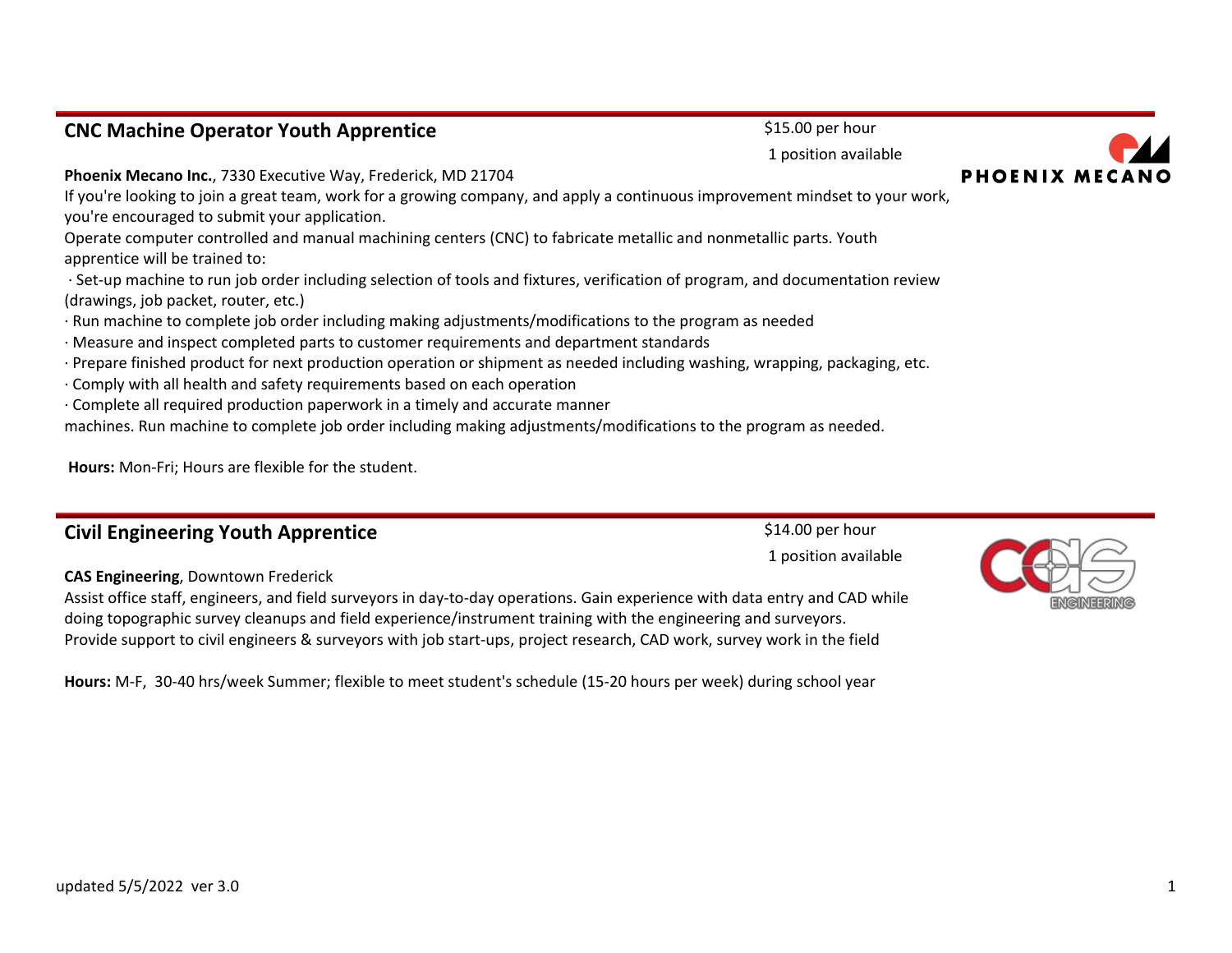## **Mechanic Youth Apprentice**  $$315.00+$  per hour

#### **Mead Tree & Turf Care**, Woodbine, MD

Mechanic for heavy truck, equipment, and small trucks. Tasks on the job include performing preventive maintenance, beginning diagnosis, tires, and brake work.

**Hours:** M-F, 30-40 hrs/week Summer; flexible to meet student's schedule (15-20 hours per week) during school year

## **Automotive Technician Youth Apprentice**

**Second Chances Garage**, 528 N Market St, Frederick, MD 21701

Read and Understand Company Handbook, Safety Class and Demo -How to Properly Set Up a Lift -Oil Change Inspection, Perform Oil Change -Tire Rotation and Balance, Tire Mount and Balance -Windshield Wiper Replacement, Inspect and Replacement of Light Bulbs -Brake Inspection, Perform Front Brake Job, Perform Rear Brake Job, Fluid Inspection, Perform Brake Fluid Exchange -Perform Power Steering Fluid Exchange -Coolant drain and refill, Inspect and Replace Belts, Inspect and Replace Coolant Hoses -Understand and look Up information in Mitchell One -Inspection and Replacement of Air Filter, Inspection and Replacement of Cabin Filter -Proper Care and Maintenance of Tools -Understands Different Types and Uses of Lubricants -Understands Torque and the Proper Use of a Torque Wrench -Can Scan and Read Codes, and Able to Reset Maintenance Lights -Perform vehicle evaluations

**Hours:** 20 hrs; Mon-Fri Day Shift; Hours are flexible for the student.

\$15.00 per hour

2 positions available





1 position available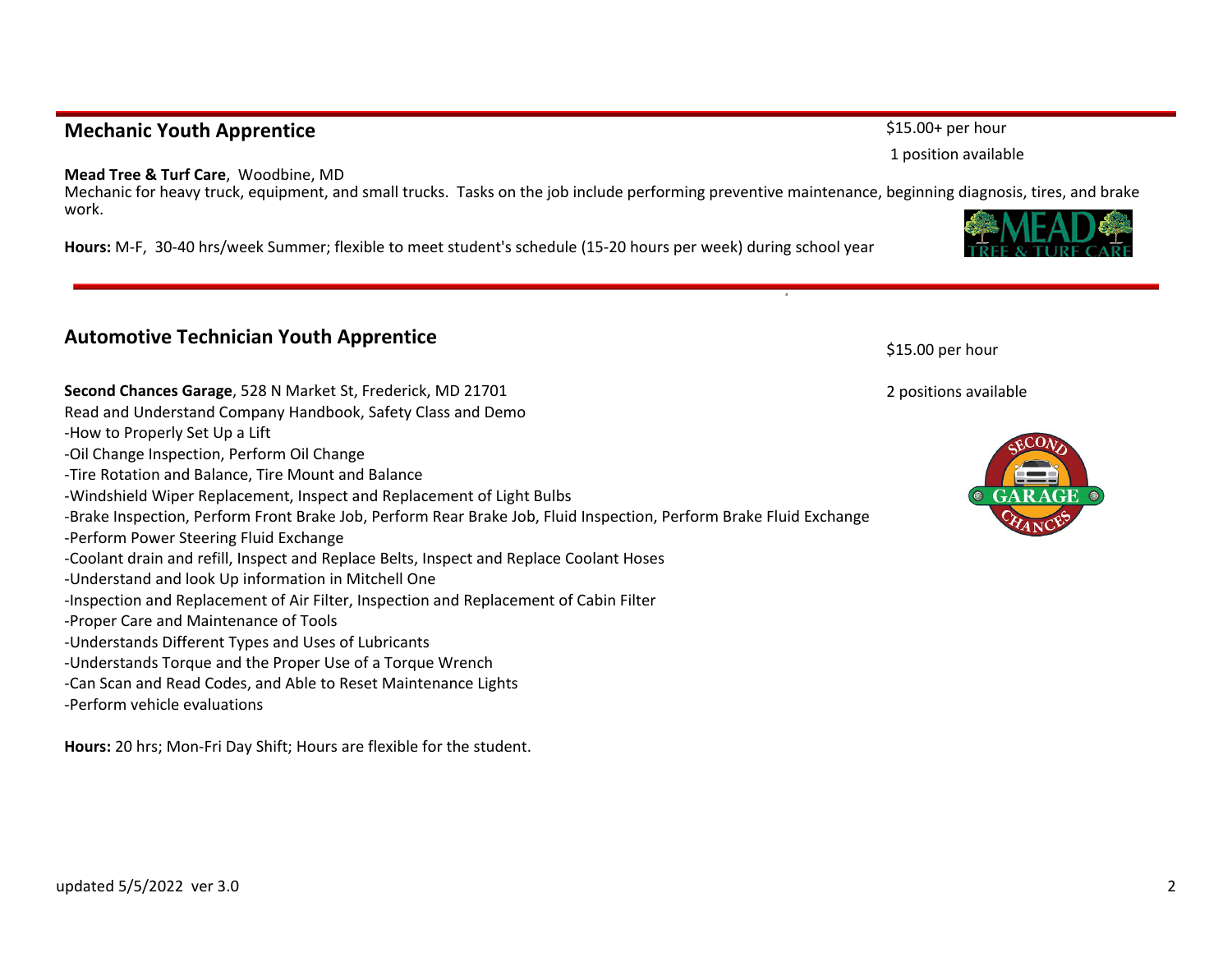## **Electrician's Youth Apprentice Electrician's Youth Apprentice**

**TEI Electrical Solutions**, Frederick, MD Under direct supervision the Electrician's Assistant Apprentice is responsible for assisting Journeyman and Master Electricians in laying out, assembling, installing, testing, troubleshooting and repairing electrical wiring, fixtures, control devices and related equipment in customer locations, buildings and other structures

**Hours:** 20-40 hrs; Mon-Fri Day Shift; flexible to meet student's schedule (15-20 hours per week) during school year

## **Landscaper Laborer Youth Apprentice 1998 Canadian Control 15.00+ per hour**

**Mead Tree & Turf Care**, Apprentice will work at job sites in Frederick County Landscape Apprentice - Plant ID , Installation and maintenance of trees shrubs and properties

**Hours:** M-F, 30-40 hrs/week Summer; flexible to meet student's schedule (15-20 hours per week) during school year

### **Plumbing Youth Apprentice**  $$12.50$  per hour 1 position available **All Around Plumbing**, 530 E Church St. Frederick, MD 21701 Parts/Inventory, assembling job packages, delivering parts, help in field on larger jobs: Apprentice will learn about basic

plumbing fittings, stocking/receiving. They will pull orders for different phases of plumbing and gas fitting work, assist with different types of pipes and the proper application of each as well as suitable connection/joining methods and tools and proper usage of same.

**Hours:** 40 hrs M-F summer; flexible to meet student's schedule during school year



1 position available

2 positions available

**All Around Plumbing, Inc.** 

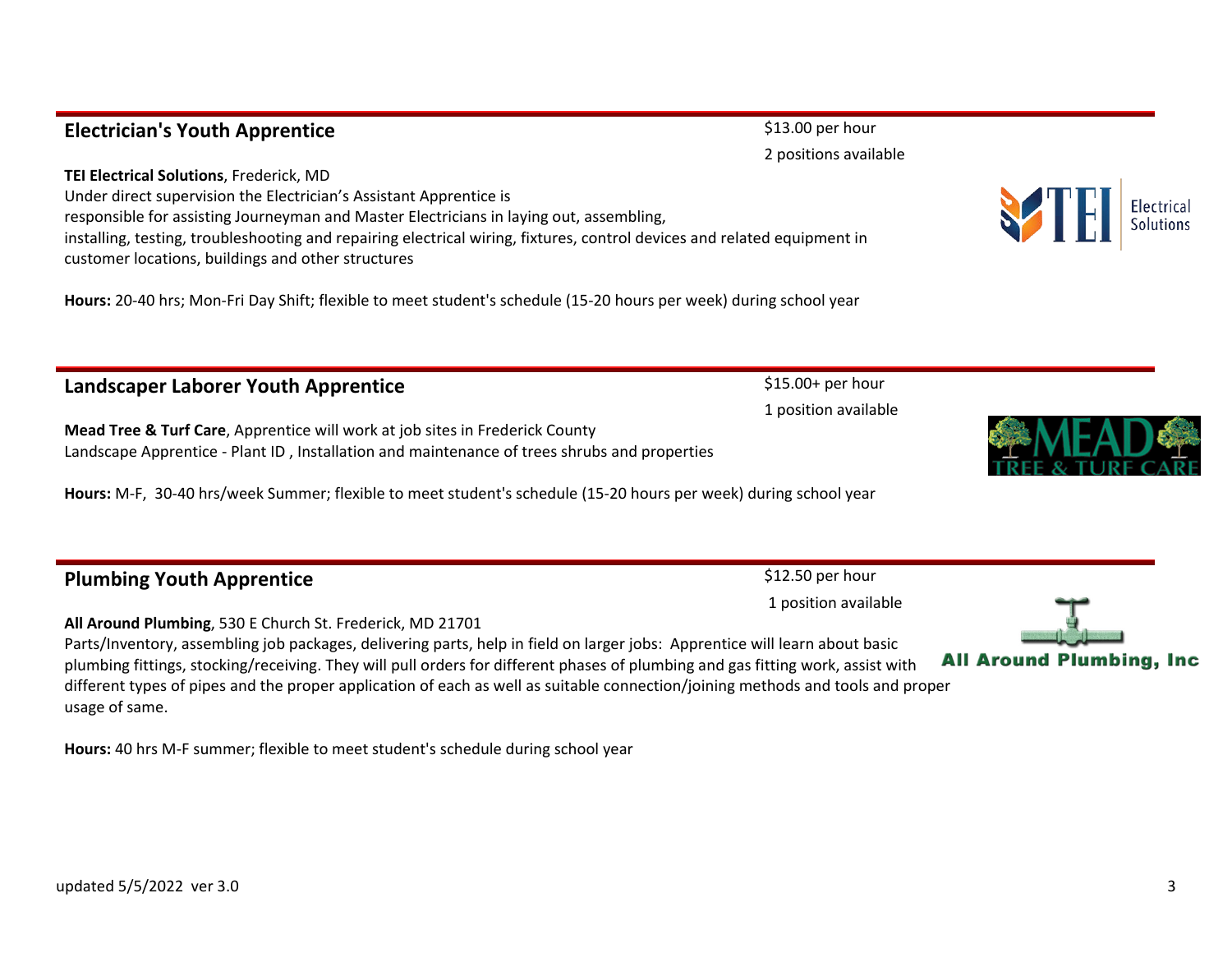#### **Sterilization Youth Apprentice**

**Toothman Orthodontics**, Frederick Office Duties include:

-Greet each patient that you see; -Operate sterilization area -Clean and bag all instruments -Keep sterile area neat and clean -Run instruments in autoclave -Set up instrument trays -Clean up operatories after patient leaves chair -Observe and assist with clinical procedures as interested, including learning to take patient photographs. -Assist with front desk duties -Scan items in scan folder into patient's charts -Prepare patient and doctor correspondence -Miscellaneous administrative tasks, including running reports -Help staff keep lobby, play room, bathrooms and brushing stations neat and orderly -Keep paper towels, soap dispensers and toothbrush station stocked -Help with emptying trash when needed -Process case deliveries - will work directly with inventory personnel -Open and check in internal and external deliveries

**Hours:** 16-20 hours per week

\$13.50 per hour 1 position available

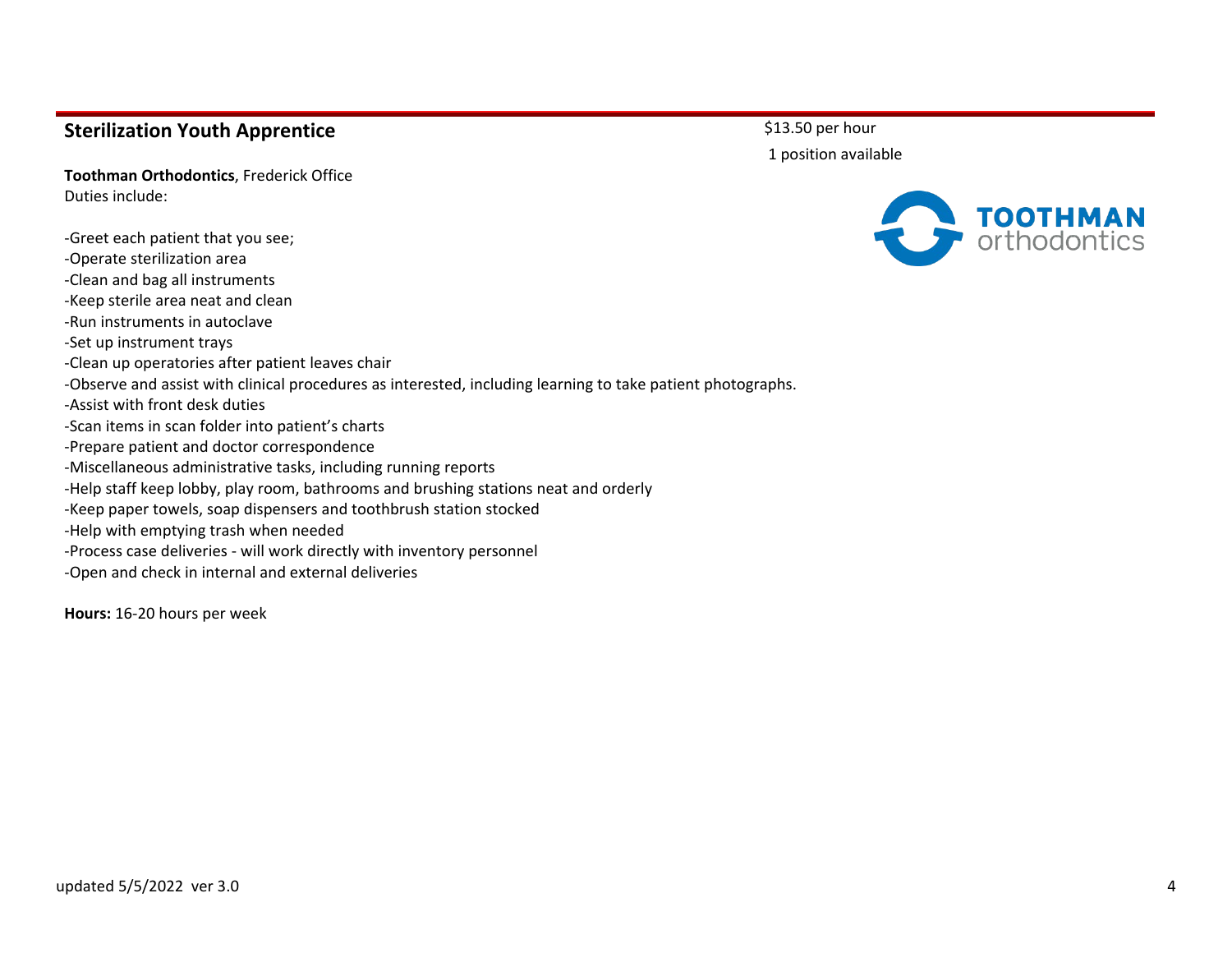## **Biomedical Engineering Apprentice Biomedical Engineering Apprentice**

**Frederick Health Hospital**, 400 W 7th Street, Frederick 2 positions available 2 positions available

Some mechanical and electrical safety training and or experience, ability to learn and use knowledge to complete equipment projects or preventative maintenance. Ability to enter data into a computer to complete work orders or some minor preventative maintenances, ability to file, excellent customer service skills, including good written and verbal communication skills. Must demonstrate friendly, cooperative attitude in a fast paced environment. Maintain a clean work area. Assist in ordering parts and dispatch calls. Some hospital experience preferred.

**Hours:** M-F Day Shift in summer; flexible to meet student's schedule (15-20 hours per week) during school year

## **Security Department Youth Apprentice Security Department Youth Apprentice** \$12.5 per hour

**Frederick Health Hospital**, 401 W 7th Street, Frederick 2 positions available 2 positions available

Essential functions of this position would include but not limited to duties such as:

- Direct/manage visitors through the Visitor Management System
- Conduct any applicable screening
- Provide phone support
- Call for patient transport as needed
- Direct patients and visitors to the proper location and provide directions
- Assist visitors and patients entering the building

**Hours:** Morning or afternoon shift; flexible to meet student's schedule (15-20 hours per week) during school year



 $\geq$  Frederick Health



6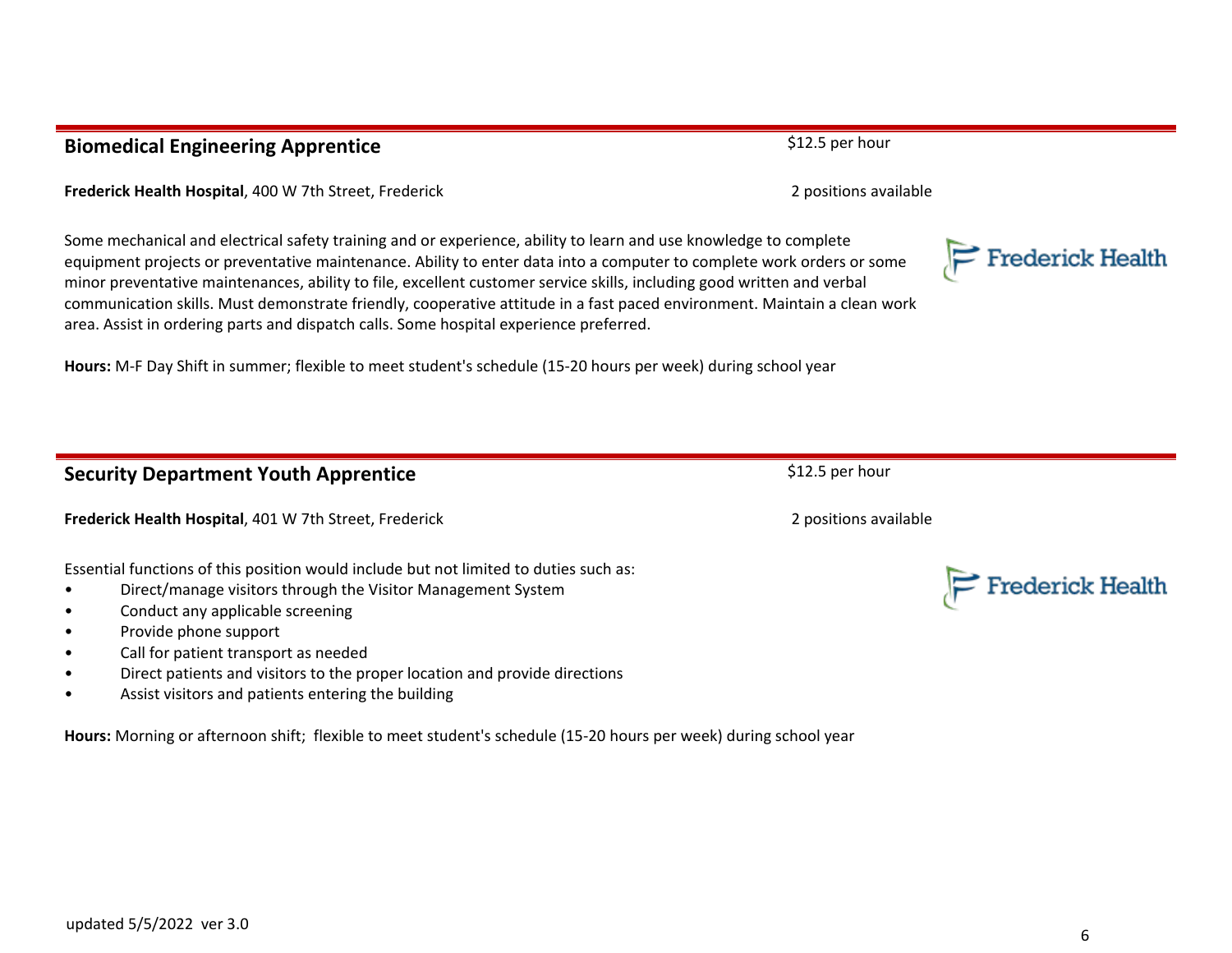#### **Patient Access Registration Youth Apprentice Example 2018** S12.5 per hour

**Frederick Health**, Frederick Health Locations **According to the Control of According Control of According to According the According of According to According the According of According to According the According of Accor** 

The Access Registrar is responsible for obtaining accurate, pertinent demographic and insurance information prior to services, thus reducing financial risk of third party denials and delayed collection processes for services both at on and off site facilities. We are looking for someone with exceptional customer service skills. Will be responsible for greeting patients, registering patients and answering telephones at our busy physician practice. Customer Service and Data Entry experience helpful.

**Hours:** M-F Day Shift in summer; flexible to meet student's schedule (15-20 hours per week) during school year

### **Machinist Youth Apprentice**

#### Automotive Parts and Machine of Frederick, Inc., 900 E Patrick Street

This is an automotive machine shop looking to spend the time to teach on the job skills that will allow the student to grow with our company. Seeking apprentice who enjoys hands-on-work. Our company handles rebuilding engines and related machine work-boring blocks- milling castings-valve jobs- lathe and mill work-welding. Disassemble of engines and cylinder heads-magnaflux (checking for cracks) --pressure testing casting for leaks--removing broken bolts--installing heli coils to repair damaged bolt holes--milling cylinder heads--milling exhaust manifolds--refacing valves--turning flywheels--wheel bearing replacement--welding to repair and or fabricate items--welding to build up and machine in a lathe--drill and tap holes.

Hours: M-F up to 40 hours, summer; flexible to meet student's schedule during school year, 15 + hours/week



1 position available

\$15.00 per hour

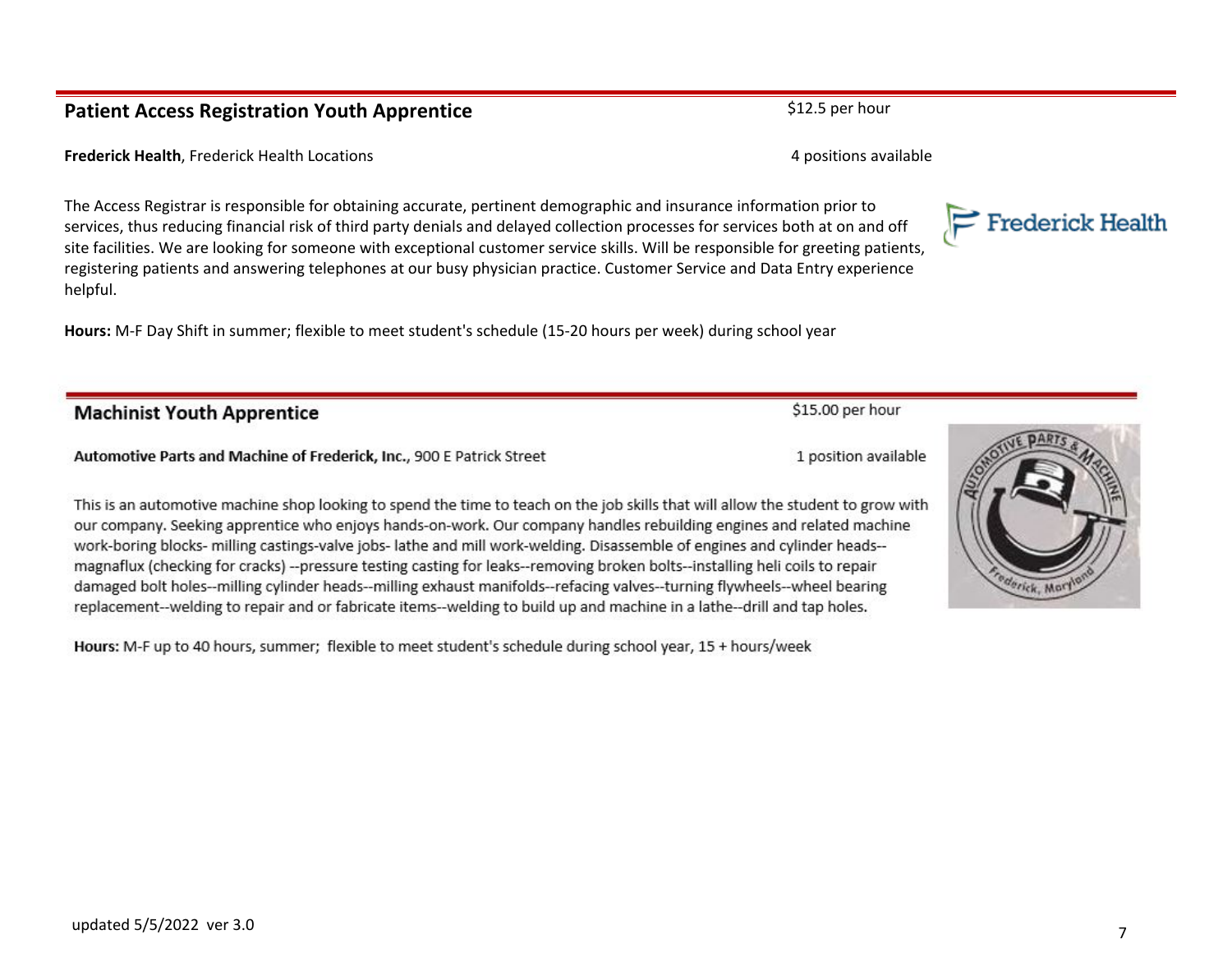#### **Refrigerant Reclaim Helper Youth Apprentice**

AllCool Refrigerant Reclaim, LLC, 1539 Tilco Drive #102, Frederick, MD 21704

The reclaim helper apprentice will learn and perform the following: Paint and label refrigerant cylinders. Test, weight and sort refrigerant cylinders. Wash refrigerant cylinders. Perform customer service for drop in clients. Vacuum cylinders to <500 microns and repair as needed. Change oil in vacuum pumps. Run Van Steenburgh reclaim machine for R22. Run Van Steenburgh reclaim machine for R134a and non-condensable runs for both refrigerants R22 and R134a. Understand and use a pressure/temperature (PT) chart. Fill 30lb. disposable cylinders with reclaimed gas. Fill 125 lbs. cylinders with reclaimed gas. Prepare virgin cylinders to be filled with reclaimed gas, assist with office cleaning, and help to keep everything organized.

Hours: 20 hrs/wk; Hours are flexible for the student during school year.

#### **Automotive Technician Apprentice**

#### Dynamic Automotive, Frederick County

Apprentice will read and understand company handbook, safety class and demo, how to properly set up a lift, oil change inspection, perform oil change, tire rotation and balance, tire repair, tire mount and balance, windshield wiper replacement, inspect and replacement of light bulbs, brake Inspection, perform front brake job, perform rear brake job, fluid inspection, perform transmission fluid exchange, perform power steering fluid exchange, perform brake fluid exchange, perform coolant fluid exchange, perform 2-wheel alignment, perform 4-wheel alignment, inspect and replace belts, inspect and replace coolant hoses, understand how to use pos, understand and look up information in AllData, inspection and replacement of air filter, inspection and replacement of cabin filter, proper care and maintenance of tools, understands different types and uses of lubricants, understands torque and the proper use of a torque wrench, can scan and read codes, and be able to reset maintenance lights.

Hours: flexible to meet student's schedule; (15-20 hours per week) during school year

1 position available

\$12.50 per hour

positions available

\$12.50 per hour